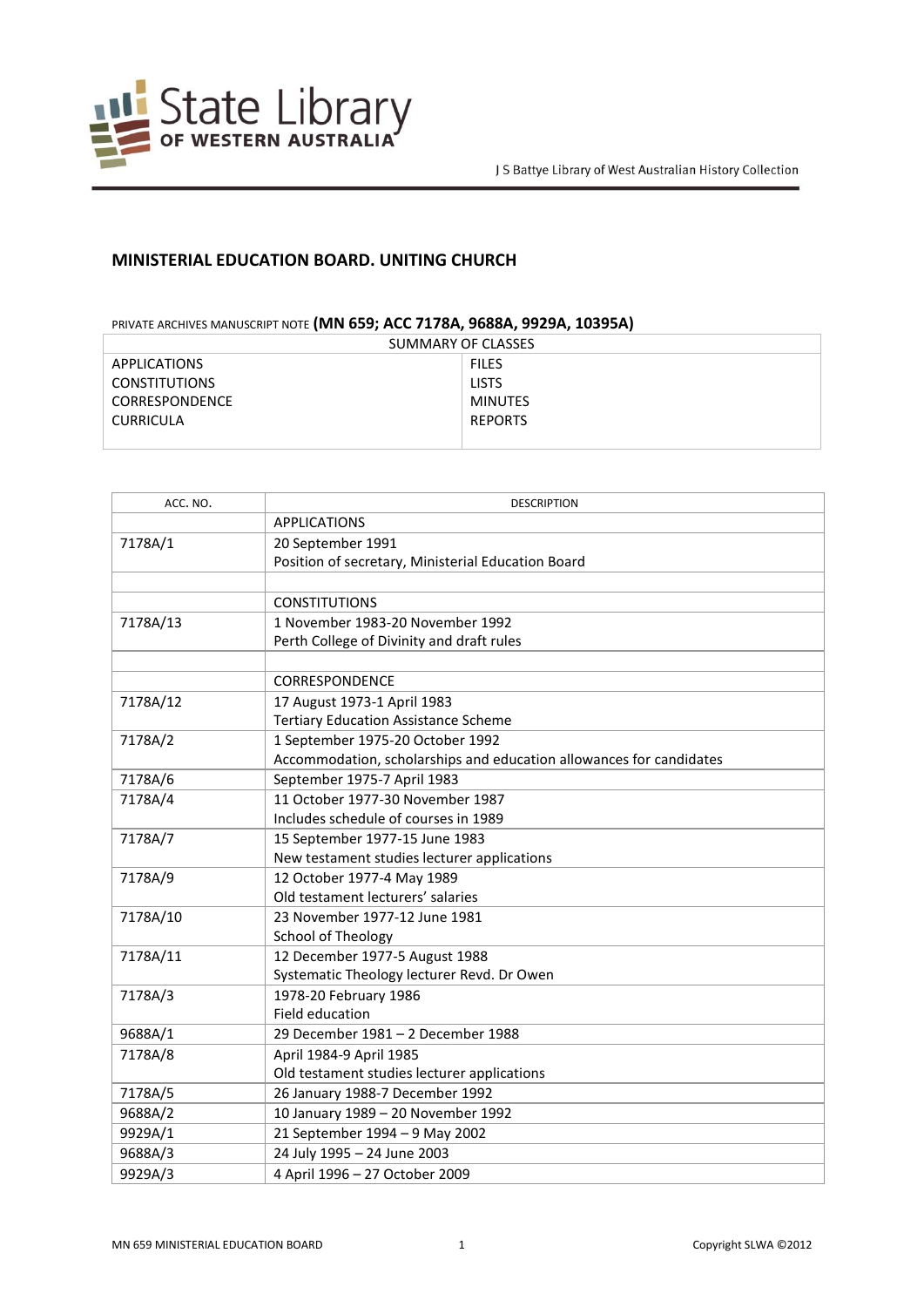

J S Battye Library of West Australian History Collection

| ACC. NO.            | <b>DESCRIPTION</b>                                                                   |
|---------------------|--------------------------------------------------------------------------------------|
|                     |                                                                                      |
|                     | <b>CURRICULA</b>                                                                     |
| 7178A/14            | 1975-1987                                                                            |
|                     | School of Theology, ordinands courses                                                |
| 7178A/15            | 23 January 1986-January 1991                                                         |
|                     | School of Theology, handbooks, semester timetable                                    |
|                     |                                                                                      |
|                     | <b>FILES</b>                                                                         |
| 7178A/16            | 10 April 1978-2 November 1979; 3 December 1981-20 July 1982                          |
|                     | Lecturing staff and curriculum vitaes for applicants                                 |
| 7178A/17            | 19 April 1977-24 June 1992                                                           |
|                     | Staff housing. Includes plans and specifications                                     |
| 7178A/18            | 15 March 1978-2 November 1979; March 18 1986                                         |
|                     | Staff librarian honorarium                                                           |
| 7178A/19            | 2 November 1979-28 June 1988                                                         |
|                     | Lecturer in new testament honorarium                                                 |
| 7178A/20            | 12 March 1980-2 September 1982; 1 May 1987-7 November 1988                           |
|                     | Creation of position of lecturer in practical and pastoral theology                  |
| 7178A/21            | 12 June 1986-13 July 1987<br>Report on staff member Sealin Gartlett                  |
| 7178A/22 Restricted | 24 October 1977-4 May 1991                                                           |
|                     | Staff, staffing and facilities                                                       |
| 7178A/23            | 1983-1989                                                                            |
|                     | Staff study leave                                                                    |
| 7178A/24            | 1973-1977, 1980-1981                                                                 |
|                     | Lay Institute of Theology-registration forms                                         |
| 7178A/25            | 1978-1981                                                                            |
|                     | Lay Institute of Theology-applicants                                                 |
| 9929A/5             | $1990 - 2003$                                                                        |
|                     | Theological study. Philosophy, planning, statement, working group, discussion papers |
|                     |                                                                                      |
|                     | <b>LISTS</b>                                                                         |
| 7178A/26            | 24 July 1979-1991                                                                    |
|                     | Includes members private students, teaching staff and fulltime lecturers             |
|                     |                                                                                      |
|                     | <b>MINUTES</b>                                                                       |
| 9688A/9             | 25 August 1977 - 25 February 1987                                                    |
| 10395A/1            | 25 August 1977 - 20 August 2003                                                      |
|                     | Includes Staffing and Facilities Group; Candidates Group                             |
| 7178A/30            | 28 June 1978-16 December 1981                                                        |
| 9688A/11            | 16 November 1978 - 1 July 1993                                                       |
|                     | Staff and facilities working group                                                   |
| 7178A/27            | 26 February 1981-10 April 1984                                                       |
|                     | Care of candidates group                                                             |
| 7178A/28            | 31 July 1981-19 November 1992                                                        |
|                     | Full board minutes                                                                   |
| 7178A/29            | 10 April 1981-19 November 1992                                                       |
|                     | Staffing and facilities group                                                        |
| 7178A/31            | 3 February 1982-15 December 1983                                                     |
| 7178A/32            | 2 February 1984-21 November 1985                                                     |
| 10395A/2            | 13 February 1984 - 27 October 1994                                                   |
|                     | Includes Staffing and Facilities Group; Candidates Group                             |